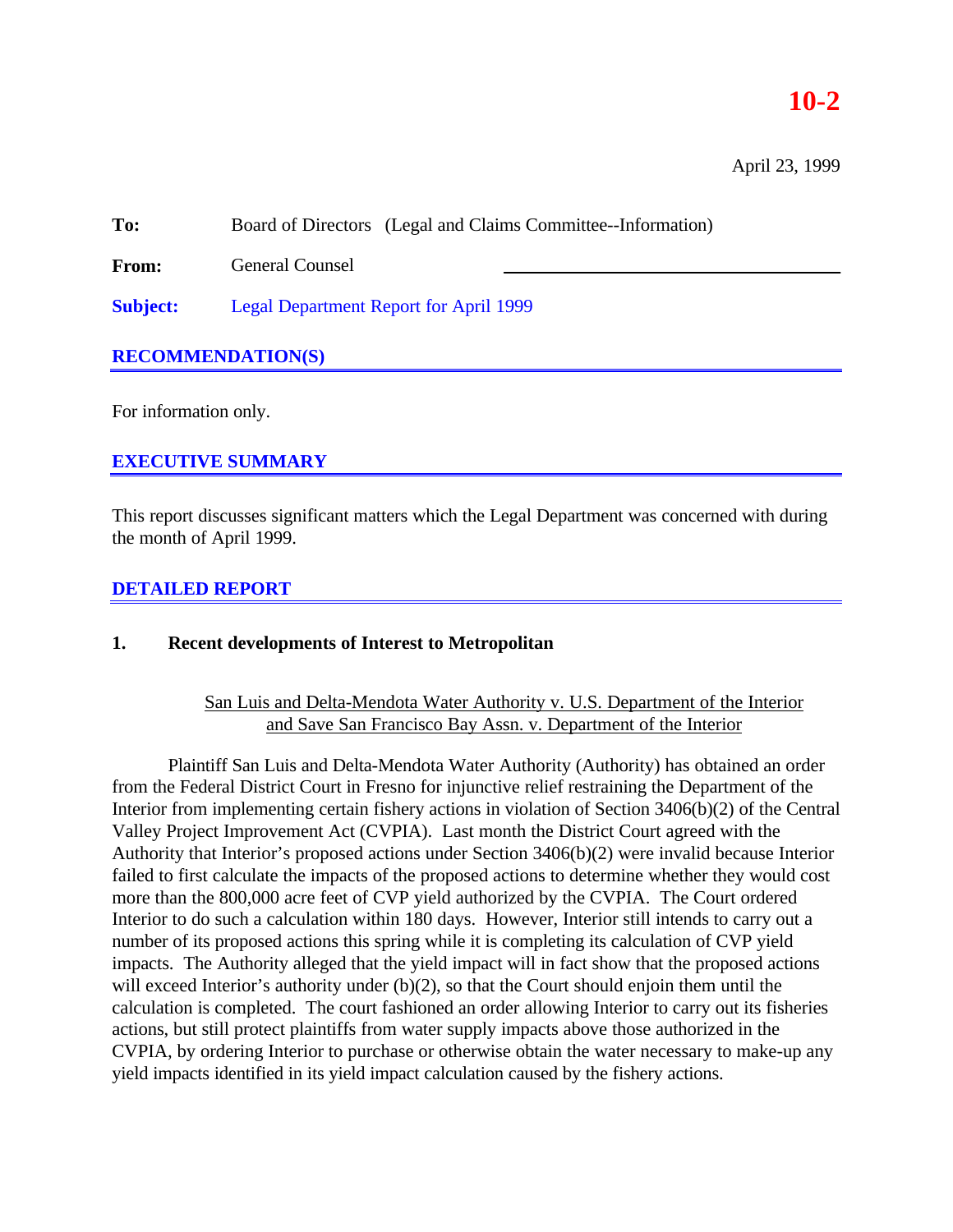### **2. Litigation to Which Metropolitan Is a Party**

#### Velasquez v. Eastside Reservoir Project, et al.

On March 25<sup>th</sup> the Workers' Compensation Appeals Board (WCAB) upheld the validity of the alternative dispute resolution program established by the Eastside Reservoir Project Labor Agreement (PLA) under section 3201.5 of the Labor Code.

The decision overturned an administrative law judge's ruling that the WCAB maintained concurrent jurisdiction over certain workers' compensation issues; a decision which could have resulted in inconsistent findings on pending claims and an overall increase in administrative costs. The Appeals Board, in agreement with Metropolitan and other PLA proponents, clarified that jurisdiction for resolution of the pending claims lies exclusively within the PLA process and may only be appealed after an arbitrator's final decision. The Board also found that the mediation/arbitration process may include resolution of claims related to serious and willful misconduct, Labor Code section 132a claims (alleging discrimination against the employee for having sustained an injury in the course of employment) and vocational rehabilitation issues.

Mr. Velasquez was injured by an electrical shock on June 28, 1996, while working on the Eastside project and has received benefits since that time. Through his attorney, Mr. Velasquez has challenged the alternative dispute program on a number of grounds including the constitutionality of Labor Code 3201.5, as well as jurisdictional issues regarding the program's ability to hear serious & willful and Labor Code section 132a issues. The decision sends the matter back to the workers' compensation administrative law judge for further action consistent with the decision. It is likely that the petition will be dismissed and the matter ordered to proceed through the mediation/arbitration process.

#### **3. Resource Matters**

### State Water Resources Control Board Water Rights Hearings

The State Board completed Phase 7 of its hearings regarding implementation of the flow and water quality requirements in its May 1995 Water Quality Control Plan for the Bay/Delta. Phase 7 dealt with the Bureau of Reclamation's petition to conform and consolidate the place of use of water exported from the Delta. The only new phase remaining is Phase 8, in which the flow responsibilities will be allocated among the parties. Metropolitan is working with other State Water Contractors to prepare its case in that phase. It is not clear when Phase 8 will start, because the State Board is considering whether and how to issue interim orders with respect to issues raised in the first seven phases. If the State Board does not issue such orders, Phase 8 could begin in early June; if it does, Phase 8 likely would not begin until perhaps September.

The State Board also set a number of June, 1999 hearing dates to consider the petition of a number of San Joaquin River parties requesting a change in place and purpose of use in their water rights permits for the purposes of implementing the San Joaquin River Agreement/VAMP. Under that agreement, certain of the San Joaquin River parties will release additional water in the spring to meet a pulse flow at Vernalis required by the Agreement/VAMP. The change in their water rights permits is required to authorize them to release water for use for environmental purposes at Vernalis. State Board has designated this process as Phase 2B of its water rights hearings because it is related to the request by many of the parties (including Metropolitan) that